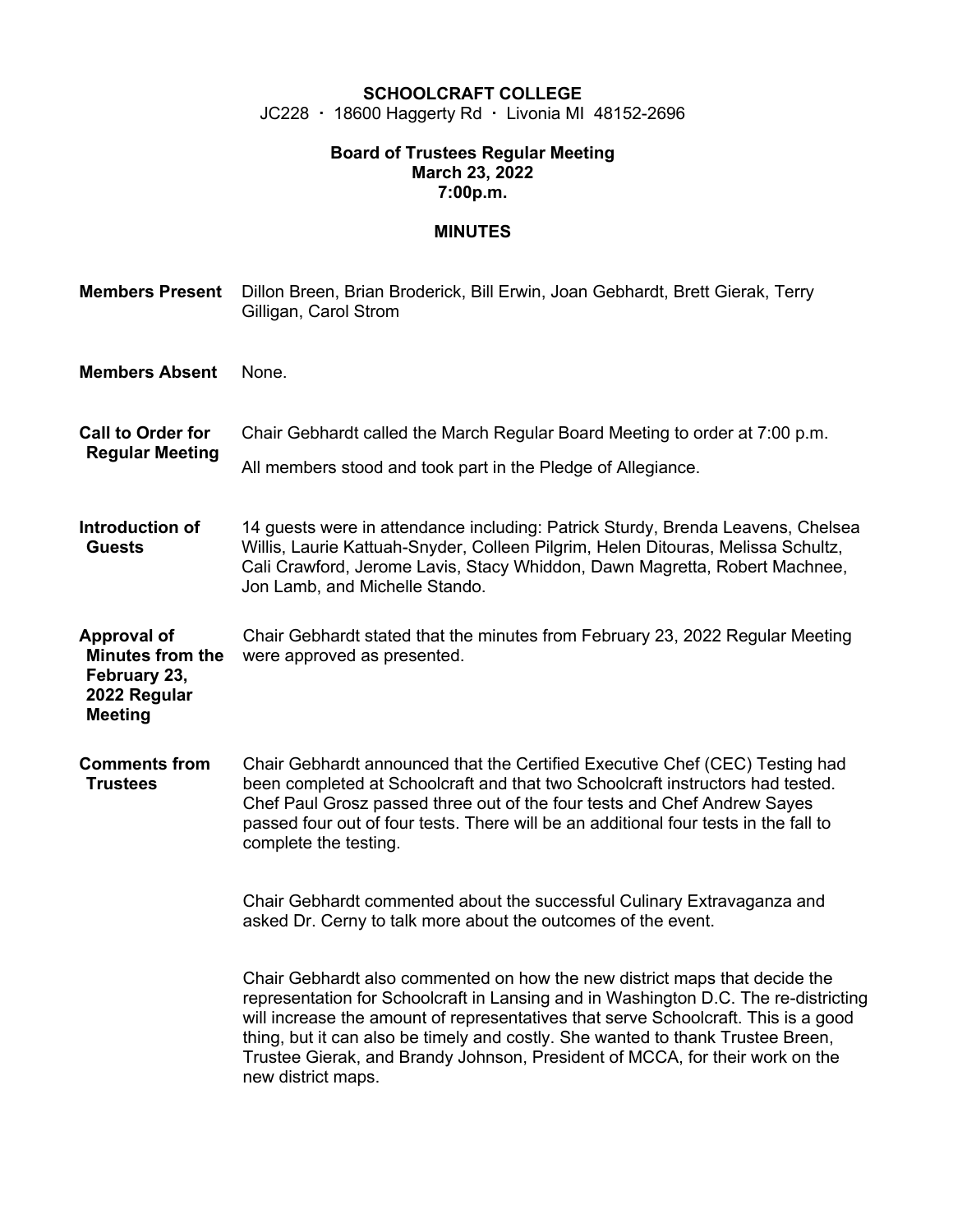|                                                                                      | Chair Gebhardt was happy to see that the Board of Directors meeting for the<br>Michigan Community College Association (MCCA) Summer Conference has been<br>moved to 11:00am, instead of earlier in the morning. This shows that the new<br>MCCA President, Brandy Johnson, listens and acts to the College presidents and<br>trustees. |                                                                                                                                                                                                                                                                                                                                                                                                      |  |  |  |  |
|--------------------------------------------------------------------------------------|----------------------------------------------------------------------------------------------------------------------------------------------------------------------------------------------------------------------------------------------------------------------------------------------------------------------------------------|------------------------------------------------------------------------------------------------------------------------------------------------------------------------------------------------------------------------------------------------------------------------------------------------------------------------------------------------------------------------------------------------------|--|--|--|--|
| <b>Report of the</b><br><b>President</b>                                             | This month's spotlight was highlighting the International Institute and Dr. Colleen<br>Pilgrim, Psychology. Helen Ditouras, English, also joined Dr. Pilgrim as the Co-<br>Chair of the International Institute.                                                                                                                       |                                                                                                                                                                                                                                                                                                                                                                                                      |  |  |  |  |
|                                                                                      | Dr. Cerny also introduced Melissa Schultz, Chief Student Enrollment Officer, as<br>part of the Leadership Team and Cali Crawford, Director of Athletics, as part of the<br>Executive Team to the Board of Trustees.                                                                                                                    |                                                                                                                                                                                                                                                                                                                                                                                                      |  |  |  |  |
|                                                                                      | Jon Lamb, Chief Financial Officer, did a brief presentation about the budget.                                                                                                                                                                                                                                                          |                                                                                                                                                                                                                                                                                                                                                                                                      |  |  |  |  |
| <b>Approval of</b><br><b>Estimated</b><br><b>Sources of</b><br>Revenue-<br>2022/23   | 2022-17                                                                                                                                                                                                                                                                                                                                | Moved by Trustee Strom, seconded by Trustee Breen, that in<br>order to insure adequate local funds for the Fiscal Year 2022/23,<br>the Board of Trustees intends to levy the full 2.27 of current all-<br>purpose millage as voted and as modified by the provisions of<br>"Section 31" of the Constitution of the State of Michigan (Headlee<br>Amendment), for an estimated yield of \$36,915,000. |  |  |  |  |
|                                                                                      |                                                                                                                                                                                                                                                                                                                                        | Breen, Broderick, Erwin, Gebhardt, Gierak, Gilligan,<br>Ayes:<br><b>Strom</b><br>None<br>Nays:<br>Absent:<br>None<br>Motion carried.                                                                                                                                                                                                                                                                 |  |  |  |  |
| <b>Granting a</b><br><b>Resolution of</b><br><b>Congratulations</b><br>of Retirement | 2022-18                                                                                                                                                                                                                                                                                                                                | Moved by Trustee Gierak, seconded by Trustee Breen that the<br>Board of Trustees offers congratulations to Carol Dwyer on her<br>accomplishments and service to the College and extends to her<br>best wishes.                                                                                                                                                                                       |  |  |  |  |
|                                                                                      |                                                                                                                                                                                                                                                                                                                                        | Breen, Broderick, Erwin, Gebhardt, Gierak, Gilligan,<br>Ayes:<br><b>Strom</b><br>None<br>Nays:<br>Absent:<br>None<br>Motion carried.                                                                                                                                                                                                                                                                 |  |  |  |  |
| <b>Granting</b><br><b>Honorary</b><br><b>Degrees</b>                                 | 2022-19                                                                                                                                                                                                                                                                                                                                | Moved by Trustee Breen, seconded by Trustee Strom, that the<br>Board of Trustees authorizes the granting of an Honorary<br>Associate in Arts and Sciences degree to Marina Shoemaker,<br>Director of Global Diversity and Inclusion Strategies for General<br>Motors; Dayna Polehanki, Senator; Chuck Dardas, President and                                                                          |  |  |  |  |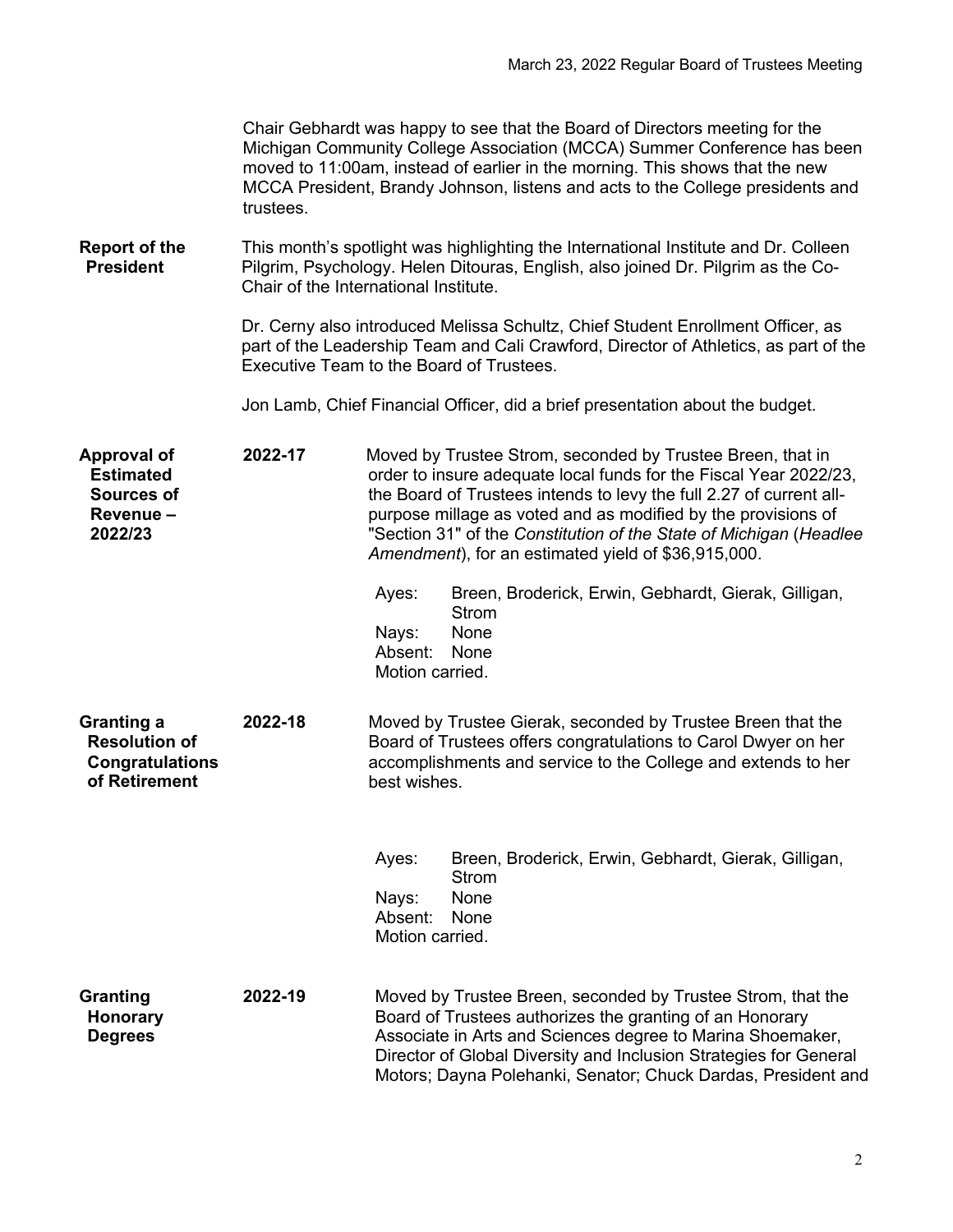CEO of AlphaUSA; at the  $57<sup>th</sup>$  Schoolcraft College Commencement Ceremony on May 7, 2022.

|                                                                                        |         | Ayes:<br>Nays:<br>Absent:<br>Motion carried. | Breen, Broderick, Erwin, Gebhardt, Gierak, Gilligan,<br>Strom<br>None<br>None                                                                                                                                                                                                                                                                                                                            |
|----------------------------------------------------------------------------------------|---------|----------------------------------------------|----------------------------------------------------------------------------------------------------------------------------------------------------------------------------------------------------------------------------------------------------------------------------------------------------------------------------------------------------------------------------------------------------------|
| <b>Granting</b><br><b>Distinguished</b><br><b>Alumni Award</b>                         | 2022-20 |                                              | Moved by Trustee Broderick, seconded by Trustee Breen, that the<br>Board of Trustees of Schoolcraft College awards a resolution of<br>Distinguished Alumni to Canton Clerk Michael Siegrist at the 57 <sup>th</sup><br>Commencement Ceremony on May 7, 2022, with all the rights and<br>privileges appertaining thereto.                                                                                 |
|                                                                                        |         | Ayes:<br>Nays:<br>Absent:<br>Motion carried. | Breen, Broderick, Erwin, Gebhardt, Gierak, Gilligan,<br><b>Strom</b><br>None<br>None                                                                                                                                                                                                                                                                                                                     |
| <b>Award Second</b><br>Year<br><b>Probationary</b><br><b>Status</b>                    | 2022-21 | Forum.                                       | Moved by Trustee Broderick, seconded by Trustee Gilligan, that a<br>second year probationary contract be issued to Jufari Ely, Paul<br>Grosz, Cara Harder, and Fred Moss beginning with the Fall 2022<br>instructional college year as recommended by the President in<br>accordance with the provisions of the Master Agreement between<br>the Board of Trustees at Schoolcraft College and the Faculty |
|                                                                                        |         | Ayes:<br>Nays:<br>Absent:<br>Motion carried. | Breen, Broderick, Erwin, Gebhardt, Gierak, Gilligan,<br><b>Strom</b><br>None<br>None                                                                                                                                                                                                                                                                                                                     |
| 2022-22<br>Approval-<br>Dynasty 400<br><b>TIG/Stick</b><br>Welding<br><b>Equipment</b> |         |                                              | Moved by Trustee Gilligan, seconded by Trustee Gierak that the<br>Board of Trustees awards a purchase order to Baker's Gas &<br>Welding Supplies, Inc., Monroe, Michigan for six (6) Dynasty 400<br>TIG/Stick welders at a total cost of sixty-six thousand two<br>hundred twenty-eight dollars (\$66,228).                                                                                              |
|                                                                                        |         | Ayes:<br>Nays:<br>Absent:<br>Motion carried. | Breen, Broderick, Erwin, Gebhardt, Gierak, Gilligan,<br><b>Strom</b><br>None<br>None                                                                                                                                                                                                                                                                                                                     |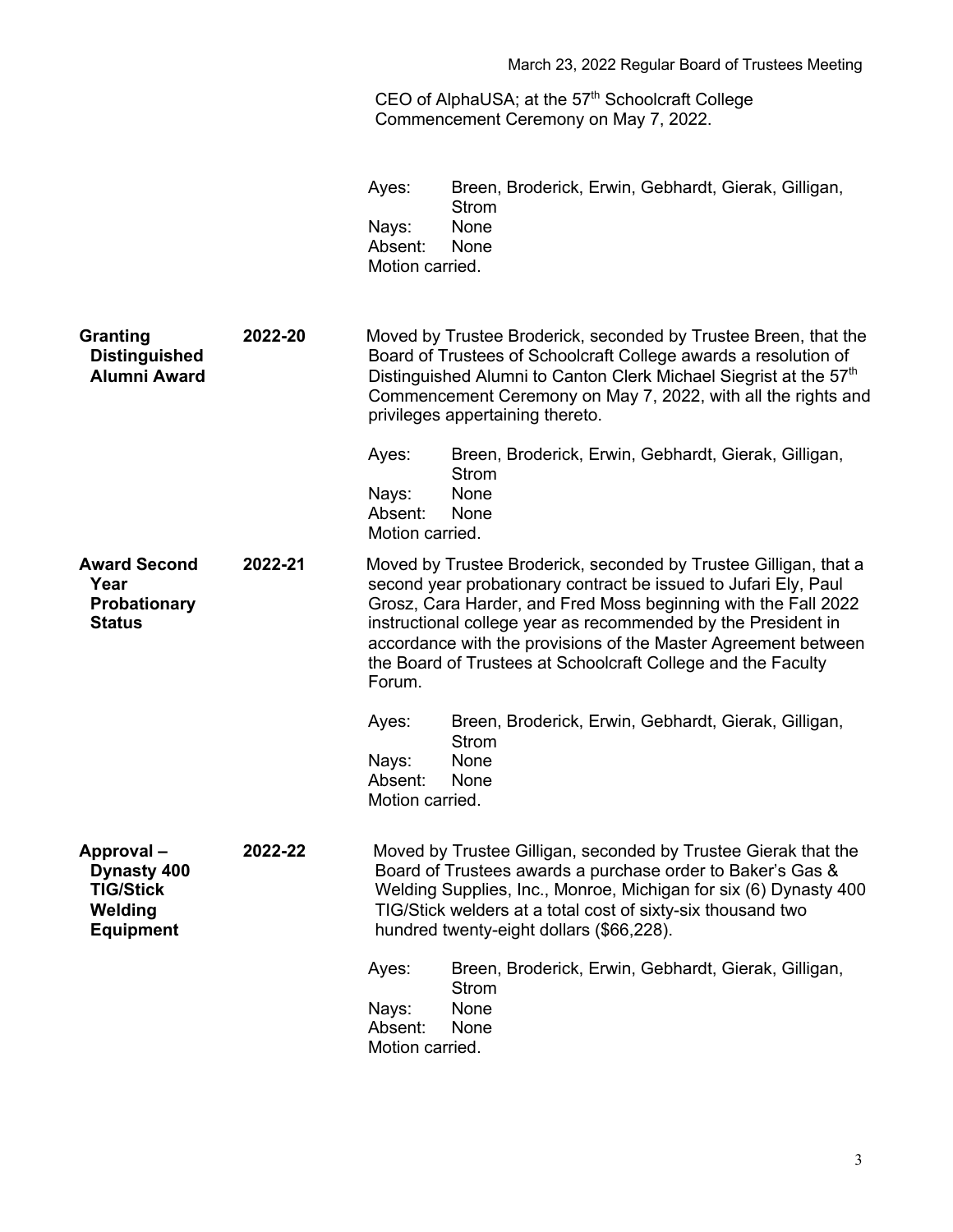| <b>Approval of</b><br><b>Project – Grote</b><br><b>Center Parking</b><br>Lot        | 2022-23 | Moved by Trustee Strom, seconded by Trustee Gilligan that the<br>Board of Trustees approves the Grote Center Parking Lot project<br>with an estimated cost of one hundred and fifty thousand dollars<br>$($150,000)$ .                                                                                                                                                                                            |  |  |
|-------------------------------------------------------------------------------------|---------|-------------------------------------------------------------------------------------------------------------------------------------------------------------------------------------------------------------------------------------------------------------------------------------------------------------------------------------------------------------------------------------------------------------------|--|--|
|                                                                                     |         | Breen, Broderick, Erwin, Gebhardt, Gierak, Gilligan,<br>Ayes:<br><b>Strom</b><br>None<br>Nays:<br>Absent:<br>None<br>Motion carried.                                                                                                                                                                                                                                                                              |  |  |
| Going into a<br><b>Closed Session</b><br>(Roll Call Vote)                           | 2022-24 | Moved by Trustee Strom, seconded by Trustee Gilligan to<br>consider going into a closed session under the Open Meetings Act<br>section $8(d)$ to discuss the leasing of real property, section $8(e)$ to<br>consult with its attorney regarding Dreyon Wynn v. Schoolcraft<br>College, and section 8(h) to discuss the written legal option by<br>general counsel Patrick Sturdy dated March 22, 2022 at 8:41p.m. |  |  |
|                                                                                     |         | Ayes:<br>Breen, Broderick, Erwin, Gebhardt, Gierak, Gilligan,<br><b>Strom</b><br>Nays:<br>None<br>Absent:<br>None<br>Motion carried.                                                                                                                                                                                                                                                                              |  |  |
| <b>Reconvening into</b><br>an Open<br><b>Meeting</b>                                | 2022-25 | Moved by Trustee Strom, seconded by Trustee Broderick to enter<br>back into an Open Meeting at 10:33p.m.                                                                                                                                                                                                                                                                                                          |  |  |
| (Roll Call Vote)                                                                    |         | Breen, Broderick, Erwin, Gebhardt, Gierak, Strom<br>Ayes:<br>Nays:<br>None<br>Absent:<br>Gilligan<br>Motion carried.                                                                                                                                                                                                                                                                                              |  |  |
| <b>Authorizing</b><br><b>Counsel in the</b><br>case of Wynn v<br><b>Schoolcraft</b> | 2022-26 | Moved by Trustee Strom, seconded by Trustee Broderick, that the<br>Board of Trustees of Schoolcraft College authorize counsel to<br>settle the case of Dreyon Wynn v Schoolcraft College, Case No.<br>1:21-cv-10322, Hon. Thomas L. Ludington within the parameters<br>discussed in closed session.                                                                                                               |  |  |

**Adjournment** Chair Gebhardt adjourned the meeting at 10:35 p.m.

Clizabeth Lafolest

Associate Secretary

Joan a. Leahardt